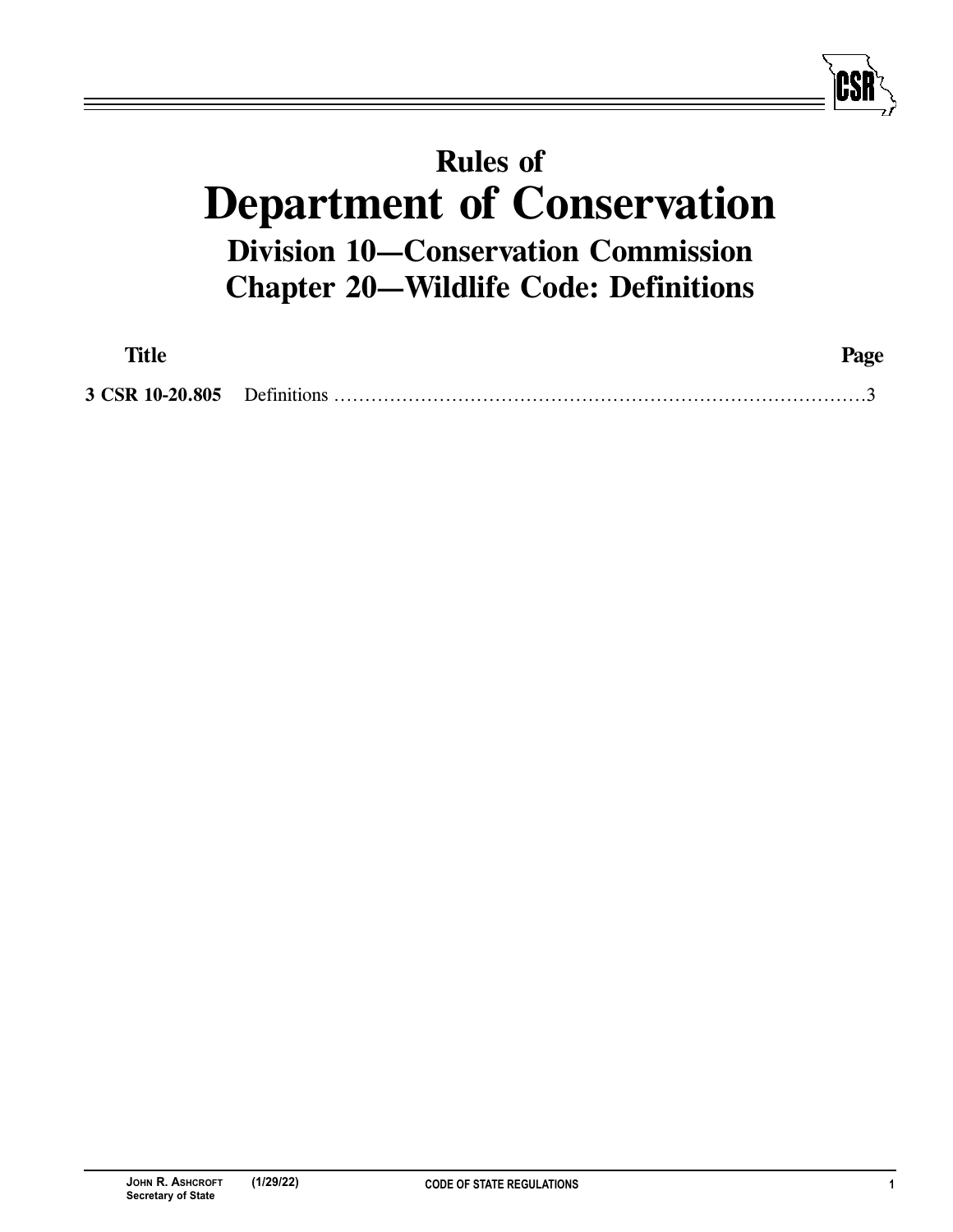

## **Title 3—DEPARTMENT OF CONSERVATION Division 10—Conservation Commission**

## **Chapter 20—Wildlife Code: Definitions**

## **3 CSR 10-20.805 Definitions**

*PURPOSE: This rule defines words and terms used in the Code.*

(1) For the purpose of this Code the following definitions shall govern unless a different meaning is stated or clearly evident from the context.

(2) Antlered deer: A deer having at least one (1) antler not less than three inches (3") long.

(3) Antlered elk: An elk having at least one (1) antler not less than six inches (6") long.

(4) Arm of lake: An inlet or bay of a water impoundment, including all impounded tributaries, smaller arms, and coves thereof other than those specifically excepted.

(5) Atlatl: A rod or narrow board-like device used to launch, through a throwing motion of the arm, a dart five to eight feet  $(5'-8')$  in length.

(6) Backwater: Any flowing or nonflowing water lying exclusively within the floodplain of a river and connected to that river at any water level below official flood stage, as designated by the U.S. Army Corps of Engineers for the portion of the river where backwater is occurring. Backwater shall not include tributary streams and ditches, but may include side channels, chutes, sloughs, bayous, oxbows, and blew holes.

(7) Bicycle: Every vehicle propelled solely by human power upon which any person may ride, having two (2) tandem wheels, or two (2) parallel wheels and one (1) or two (2) forward or rear wheels, all of which are more than fourteen inches (14") in diameter, except scooters and similar devices; also includes electric bicycles as defined in this rule.

(8) Bow: A device drawn and held by hand and not fastened to a stock nor to any other mechanism that maintains the device in a drawn position. This definition includes longbows, recurve bows, and compound bows.

(9) Cable restraint device: A device for the live-capture of certain furbearers in a nonwater set by use of a cable loop made of stranded steel cable, not greater than five feet (5') long (not including extensions), with a diameter of not less than five sixty-fourths

inch (5/64") and equipped with a commercially manufactured breakaway rated at three hundred fifty pounds (350 lbs.) or less, a relaxing-type lock, a stop device that prevents it from closing to less than two and one-half inches (2 1/2") in diameter, and an anchor swivel, but shall not be equipped with a compression-type choke spring, or be otherwise mechanically-powered.

(10) Cervid: All species of the deer family (family *Cervidae*) including those commonly known as white-tailed, mule, fallow, sika, red, musk, Pere David's deer, moose, caribou, reindeer, elk, or wapiti, and all deerhybrids.

(11) Chase or chased: The act of using dogs to follow wildlife or feral swine for the purpose of recreation or dog training, but not for the purpose of catching or taking that wildlife or feral swine.

(12) Circus: A scheduled staged event in which entertainment includes performances by trained wildlife, either native or nonnative to the continental United States, and in which physical contact between wildlife and humans is restricted to the handlers, performers, or other circus employees.

(13) Closed season: That period of time during which the pursuit or taking of wildlife is prohibited by this Code.

(14) Commercial establishment: Any place of business, owned or operated by any person or group of persons, or business concern of any kind, where ordinary trade or business practices are conducted. This term shall include, but is not restricted to, any club, association, or society where meals, lodging, or other services or facilities are furnished for a consideration, price, or fee.

(15) Commercial fish: All fish except endangered species as listed in 3 CSR 10-4.111(3), alligator gar, and game fish as defined in this rule. Includes those species for which sale is permitted when legally obtained. For purposes of this Code, packaged salt water species or freshwater species not found in waters of this state, when the processed fish are truly labeled as to content, point of origin, and name and address of the processor, are exempt from restrictions applicable to native commercial fish. Commercial fish include crayfish taken from waters open to commercial fishing. In the Mississippi River and that part of the St. Francis River which forms the boundary between the states of Arkansas and Missouri, commercial fish also include channel, blue, and flathead catfish at least fifteen inches (15") in total length. In the Mississippi River only, commercial fish also include paddlefish at least thirty-two inches (32") in length (measured from eye to fork of tail) and shovelnose sturgeon twenty-four inches to thirty-two inches (24"–32") in length (measured from tip of snout to fork of tail) upstream from Melvin Price Locks and Dam.

(16) Commercial waters: The flowing portions of the Missouri River, the Mississippi River except in Sand Chute below the mouth of the Salt River in Pike County, and that part of the St. Francis River which forms a boundary between the states of Arkansas and Missouri, and also waters which exist temporarily through overflow from the Mississippi River east of the Missouri Pacific Railroad between Cape Girardeau and Scott City, and east of the Mississippi River mainline and setback levees between Commerce and the Arkansas state line.

(17) Commission: The Conservation Commission as specified in Section 3, Reorganization Act of 1974, pursuant to Article IV, Section 40(a) of the *Constitution of Missouri* (see also Article IV, Section 12).

(18) Crossbow: A device for discharging quarrels or bolts, formed of a bow set crosswise on a stock, usually drawn by means of a mechanism and discharged by release of a trigger.

(19) Days or dates: All days and dates shall be inclusive. A day shall begin or end at midnight, unless otherwise specified.

(20) Department: The Department of Conservation as specified in Section 3, Reorganization Act of 1974, pursuant to Article IV, Section 40(a) of the *Constitution of Missouri* (see also Article IV, Section 12).

(21) Director: The director of the Department of Conservation.

(22) Ditch: Any artificial drainageway, tributary to a stream or body of water, and containing sufficient water to support fish.

(23) Domicile: The place where a person has his/her true, fixed, and permanent home and principal establishment and to which whenever s/he is absent s/he has the intention of returning. It is his/her legal residence, as distinguished from his/her temporary place or abode; or his/her home, as distinguished from a place to which business or pleasure may temporarily call him/her.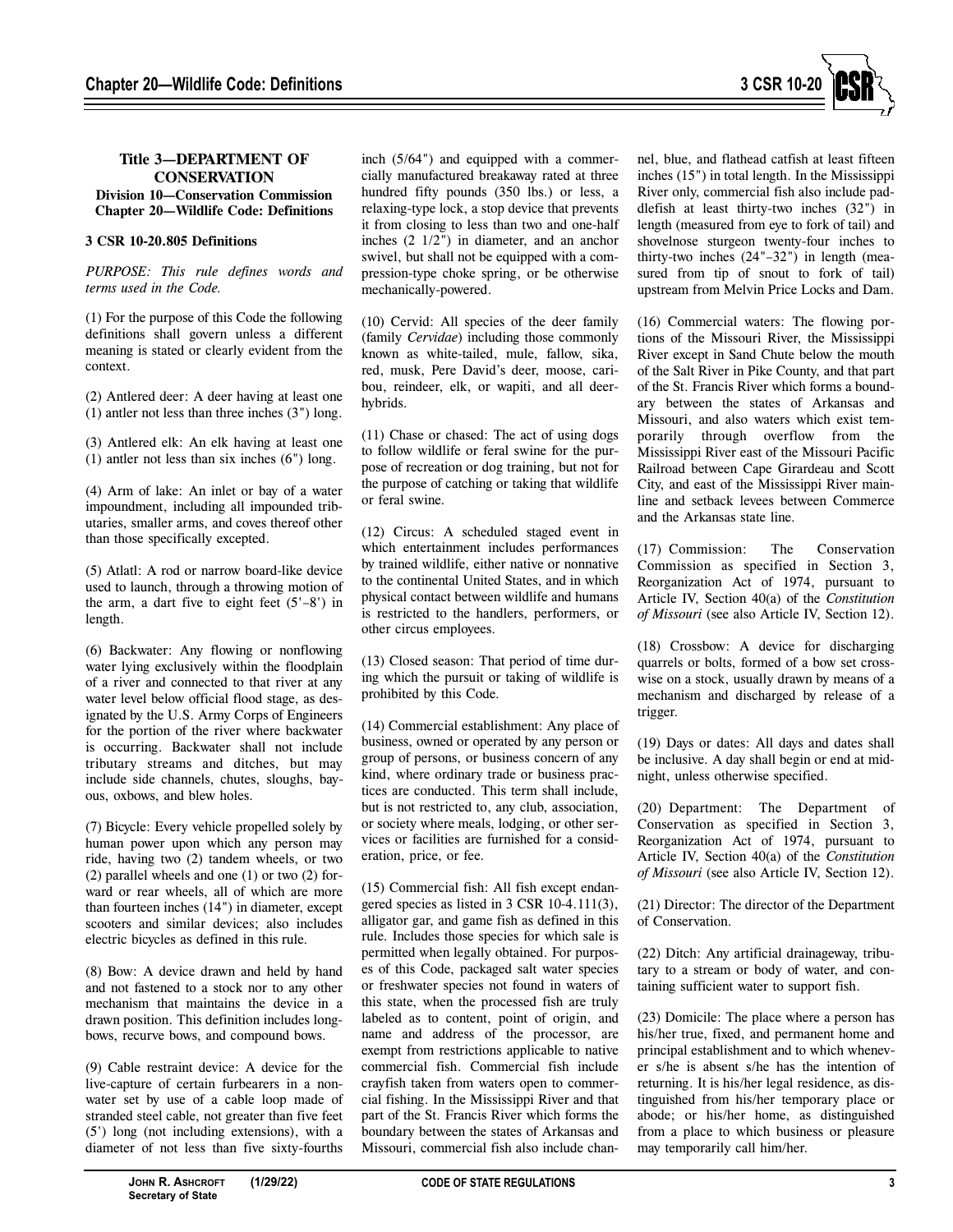

(24) Drowning set: Trap or snare sets constructed with a solid fiber or steel rod or cable, anchored at each end, having a drowning lock attached to the trap or snare allowing the trap or snare to only slide one (1) way, and located in water at a depth sufficient for drowning.

(25) Electric bicycle: Any two (2)- or three (3)-wheeled device equipped with fully operable pedals, a saddle or seat for the rider, and an electric motor of not more than seven hundred fifty (750) watts, and which meets one (1) of the following three classes:

(A) "Class 1 electric bicycle," an electric bicycle equipped with a motor that provides assistance only when the rider is pedaling, and that ceases to provide assistance when the bicycle reaches a speed of twenty (20) miles per hour;

(B) "Class 2 electric bicycle," an electric bicycle equipped with a motor that may be used exclusively to propel the bicycle, and that is not capable of providing assistance when the bicycle reaches the speed of twenty (20) miles per hour; or

(C) "Class 3 electric bicycle," an electric bicycle equipped with a motor that provides assistance only when the rider is pedaling, and that ceases to provide assistance when the bicycle reaches the speed of twenty-eight (28) miles per hour.

(26) Established field trial area: One (1) contiguous tract of privately-owned land that is fenced or enclosed in a manner to reasonably prevent dogs pursuing or chasing wildlife from leaving the area, where the primary use of the land is for training dogs to pursue and chase wildlife or to conduct field trials.

(27) Field trial: An organized event, contest, demonstration, or trial of dogs whether or not prizes or awards of any kind are offered, and where dogs may be used to chase, locate, pursue, or retrieve wildlife.

(28) Firearms: Pistols, revolvers, and rifles propelling a single projectile at one (1) discharge including those powered by spring, air, or compressed gas, and shotguns not larger than ten (10) gauge.

(29) Flies, lures, and baits: The following are authorized for use except where restricted in 3 CSR 10-6.415, 3 CSR 10-6.535, 3 CSR 10- 11.205, 3 CSR 10-12.135, and 3 CSR 10- 12.150.

(A) Natural and scented baits—A natural fish food such as bait fish, crayfish, frogs permitted as bait, grubs, insects, larvae, worms, salmon eggs, cheese, corn, and other

food substances not containing any ingredient to stupefy, injure, or kill fish. Does not include flies or artificial lures. Includes dough bait, putty or paste-type bait, any substance designed to attract fish by taste or smell, and any fly, lure, or bait containing or used with such substances.

(B) Soft plastic bait (unscented)—Synthetic eggs, synthetic worms, synthetic grubs, and soft plastic lures.

(C) Artificial lure—A lure constructed of any material excluding soft plastic bait and natural and scented bait as defined in (A) or (B) above.

(D) Fly—An artificial lure constructed on a single-point hook, using any material except soft plastic bait and natural and scented bait as defined in (A) or (B) above, that is tied, glued, or otherwise permanently attached.

(30) Furbearing animals: Furbearers: Badger, beaver, bobcat, coyote, gray fox, long-tailed weasel, mink, mountain lion, muskrat, nutria, opossum, raccoon, red fox, river otter, spotted skunk, and striped skunk.

(31) Game birds: American coot, American woodcock, crows, ducks, Eurasian collared dove, geese, gray partridge, mourning dove, northern bobwhite quail, ring-necked pheasant, ruffed grouse, sora rail, Virginia rail, white-winged dove, wild turkey, and Wilson's snipe.

(32) Game fish: Shall include the following in which the common names are to be interpreted as descriptive of, but not limiting, the classification by Latin names.

(A) *Ambloplites*, all species of goggle-eye (commonly known as Ozark bass, rock bass, shadow bass) and their hybrids.

(B) *Esox*, all species commonly known as muskellunge, tiger muskie, muskie-pike hybrid, northern pike, chain pickerel, grass pickerel.

(C) *Ictalurus*, all species except bullheads, commonly known as channel catfish, blue catfish, Mississippi cat, Fulton cat, spotted cat, white cat, willow cat, fiddler cat.

(D) *Lepomis gulosus*, commonly known as warmouth.

(E) *Micropterus*, all species of black bass and their hybrids, commonly known as largemouth bass, lineside bass, smallmouth bass, brown bass, Kentucky bass, spotted bass.

(F) *Morone*, all species and their hybrids, commonly known as white bass, yellow bass, striped bass.

(G) *Oncorynchus, Salvelinus, and Salmo*, all species commonly known as salmon, char, and trout.

(H) *Polyodon*, all species, commonly known as paddlefish, spoonbill.

(I) *Pomoxis*, all species, commonly known as crappie, white crappie, black crappie.

(J) *Pylodictis*, commonly known as flathead catfish, goujon, yellow cat, river cat.

(K) *Sander*, all species and their hybrids, commonly known as walleye, pike perch, jack salmon, sauger.

(L) *Scaphirhynchus platorynchus*, commonly known as shovelnose sturgeon, hackleback, sand sturgeon.

(33) Game mammals: Black bears, cottontail rabbit, deer, elk, fox squirrel, gray squirrel, groundhog (woodchuck), jackrabbit, swamp rabbit, and furbearers as defined.

(34) Grab: The act of snagging or attempting to snag a fish by means of a pole, line, and hook manipulated by hand.

(35) Handgun: Any firearm originally designed, made, and intended to fire a projectile (bullet) from one (1) or more barrels when held in one (1) hand, and having a short stock designed to be gripped by one (1) hand at an angle to and extending below the line of the bore(s), with a barrel less than sixteen inches (16") in length, measured from the face of the bolt or standing breech (excluding any muzzle device not permanently attached to the barrel), and an overall length less than twenty-six inches (26") as measured between the muzzle of the barrel and the rearmost portion of the firearm (excluding any pistol brace, muzzle device, or other firearm accessory not permanently attached to the firearm). The use of a pistol brace is specifically authorized, and a second hand may be used for support when firing.

(36) Hook: Single- or multiple-pronged hooks and the ordinary artificial lures with attached single- or multiple-pronged hooks and dropper flies. A multiple-pronged hook or two (2) or more hooks employed to hold a single bait, shall be considered a single hook in counting the allowable total in use.

(37) Invasive fish: Shall include fish defined as prohibited in 3 CSR 10-4.117(C) and the following:

(A) Bighead carp *(Hypophthalmichthys nobilis)*; and

(B) Silver carp *(Hypophthalmichthys molitrix)*.

(38) Invertebrate: Any animal lacking a backbone; this includes all animal phyla other than *Chordata*. (Examples include insects and other arthropods, flatworms, roundworms,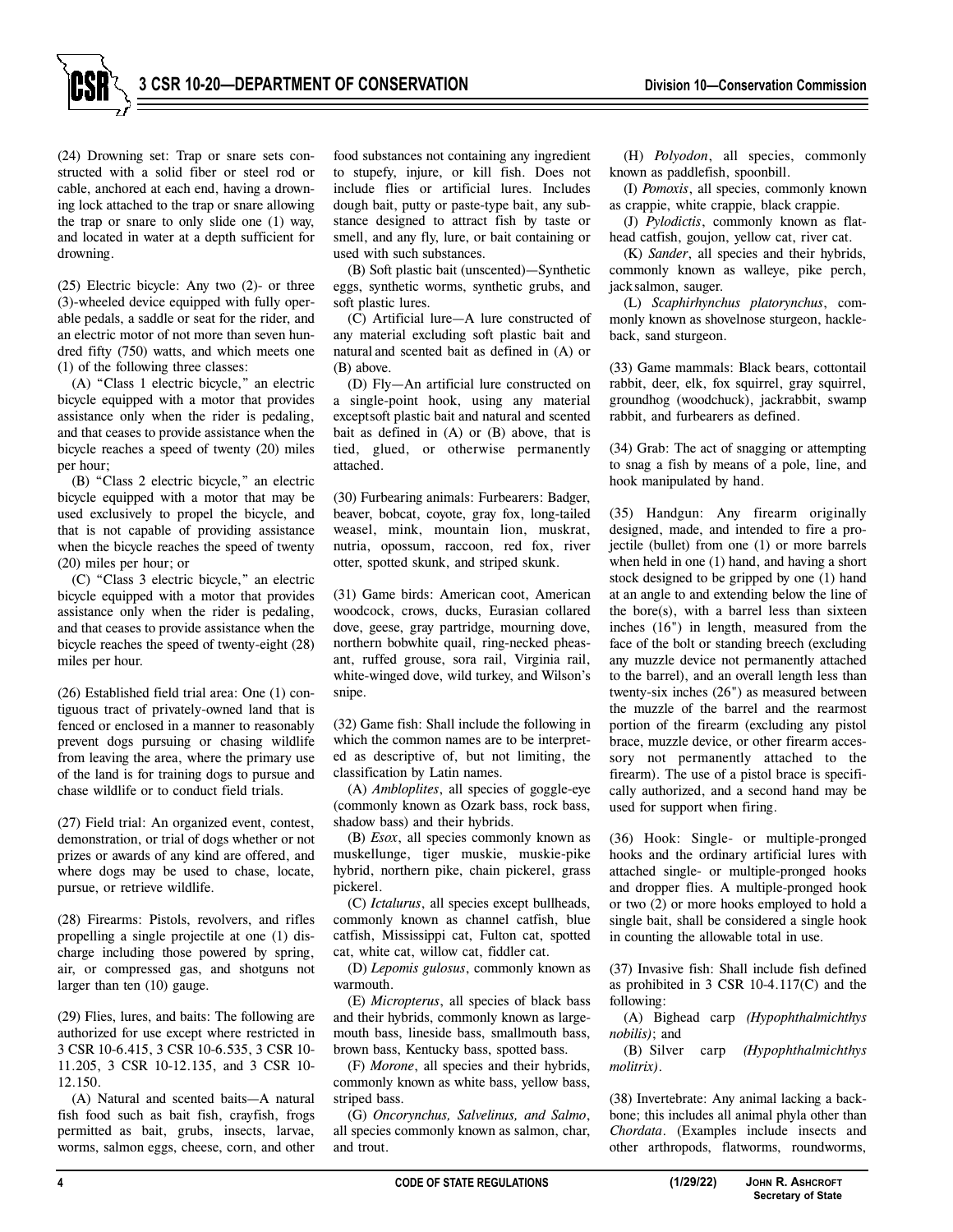

segmented worms, and mollusks.)

(39) Length of fish: Total length is measured from the tip of the snout to the end of the tail, with the fish laid flat on the rule with mouth closed and tail lobes pressed together. The length of paddlefish is measured from the eye to the fork of the tail. The length of sturgeon is measured from the tip of the snout to the fork of the tail.

(40) Limit: The maximum number or quantity, total length, or both, of any wildlife permitted to be taken or held in possession by any person within a specified period of time according to this Code.

(41) Managed deer hunt: A prescribed deer hunt conducted on a designated area for which harvest methods, harvest quotas, and numbers of participants are determined annually and presented in the deer hunting rules (3 CSR 10-7.431 and 3 CSR 10-7.436).

(42) Mouth of stream or ditch: The point at which a line projected along the shore of a main stream or ditch at the existing water level at time of measurement crosses any incoming stream or ditch.

(43) Multi-use trail: A trail upon which hiking and at least one (1) of the following other activities are allowed concurrently: bicycling and equestrian use.

(44) Mussels: All species of freshwater mussels and clams. Includes all shells and alive or dead animals. Two (2) shell halves (valves) shall be considered one (1) mussel.

(45) Muzzleloading firearm: Any firearm capable of being loaded only from the muzzle; including any firearm capable of having the powder or propellant loaded from the breech, provided the bullet or projectile(s) is/are capable of being loaded only from the muzzle.

(46) Night vision equipment: Optical devices (that is, binoculars or scopes) using light amplifying circuits that are electrical or battery powered.

(47) Nonresident landowner: Any nonresident of Missouri who is the owner of at least seventy- five (75) acres in one (1) contiguous tract in the state of Missouri, or any member of the immediate household whose legal residence and domicile is the same as the nonresident landowner's for at least thirty (30) days last past.

(48) Open season: That time when the pursuing and taking of wildlife is permitted.

(49) Other fish: All species other than those listed as endangered in 3 CSR 10-4.111, alligator gar, or defined in this rule as game fish.

(50) Persons with disabilities: A person who is blind, as defined in section 8.700, RSMo, or a person with medical disabilities which prohibits, limits, or severely impairs one's ability to ambulate or walk, as determined by a licensed physician as follows: The person cannot ambulate or walk fifty (50) or less feet without stopping to rest due to a severe and disabling arthritic, neurological, orthopedic condition, or other severe and disabling condition; or the person cannot ambulate or walk without the use of, or assistance from, a brace, cane, crutch, another person, prosthetic device, wheelchair, or other assistive device; or the person is restricted by a respiratory or other disease to such an extent that the person's forced respiratory expiratory volume for one (1) second, when measured by spirometry, is less than one (1) liter, or the arterial oxygen tension is less than sixty (60) mmHg on room air at rest; or the person uses portable oxygen; or the person has a cardiac condition to the extent that the person's functional limitations are classified in severity as class III or class IV according to standards set by the American Heart Association. (A person's age, in and of itself, shall not be a factor in determining whether such person is physically disabled.)

(51) Poisons, contaminants, pollutants: Any substances that have harmful effect upon wildlife.

(52) Pole and line: Fishing methods using tackle normally held in the hand, such as a cane pole, casting rod, spinning rod, fly rod, or ice fishing tackle commonly known as a tip-up, to which not more than three (3) hooks with bait or lures are attached. This fishing method does not include snagging, snaring, grabbing, or trotlines or other tackle normally attached in a fixed position.

(53) Possessed and possession: The actual and constructive possession and control of things referred to in this Code.

(54) Public roadway: The right of way which is either owned in fee or by easement by the state of Missouri or any county or municipal entity, or which is used by the general public for travel and is also regularly maintained by Department of Transportation, federal, county, or municipal funds or labor.

(55) Pursue or pursued: Includes the act of trying to find, to seek, or to diligently search for wildlife or feral swine for the purpose of taking this wildlife or feral swine.

(56) Resident landowner: Any Missouri resident who is the owner of at least five (5) acres in one (1) contiguous tract, or any member of the immediate household whose legal residence or domicile is the same as the landowner's for at least thirty (30) days last past, except ownership of at least twenty (20) acres in one (1) contiguous tract is required to qualify for resident landowner privileges to hunt bears, deer, elk, and turkey. For the purposes of this definition, settlors, revocable, and permissible distributees are defined as found in section 456.1-103 of the *Revised Statutes of Missouri*. In the case of corporate ownership of land or land held in trust, persons defined as landowners include Missouri residents who are—

(A) General partners of resident limited liability partnerships, limited partnerships, or limited liability limited partnerships, and general partners of general partnerships formed by written agreement;

(B) Officers of resident or foreign corporations;

(C) Managing members of resident limited liability companies;

(D) Officers of benevolent associations organized pursuant to Chapter 352 of the *Revised Statutes of Missouri*;

(E) Settlors of a revocable trust; and

(F) Permissible distributees of an irrevocable trust.

(57) Sell: To exchange for compensation in any material form, and the term shall include offering for sale.

(58) Snag or snagging: The act of hooking or attempting to hook a fish in a part of the body other than the mouth or jaw by means of a pole, line, and hook. Snagging is characterized by a repeated drawing or jerking motion of the pole, line, and hook or by trolling with an unbaited hook rather than enticement by bait or lure.

(59) Snare: A device for the capture of furbearers in a water-set by use of a cable loop. Snares must be constructed of cable that is at least five sixty-fourths inch (5/64") and no greater than one- eighth inch (1/8") in diameter, and must be equipped with a mechanical lock and anchor swivel.

(60) Speargun: A mechanically powered device that propels a single- or multiplepronged spear underwater.